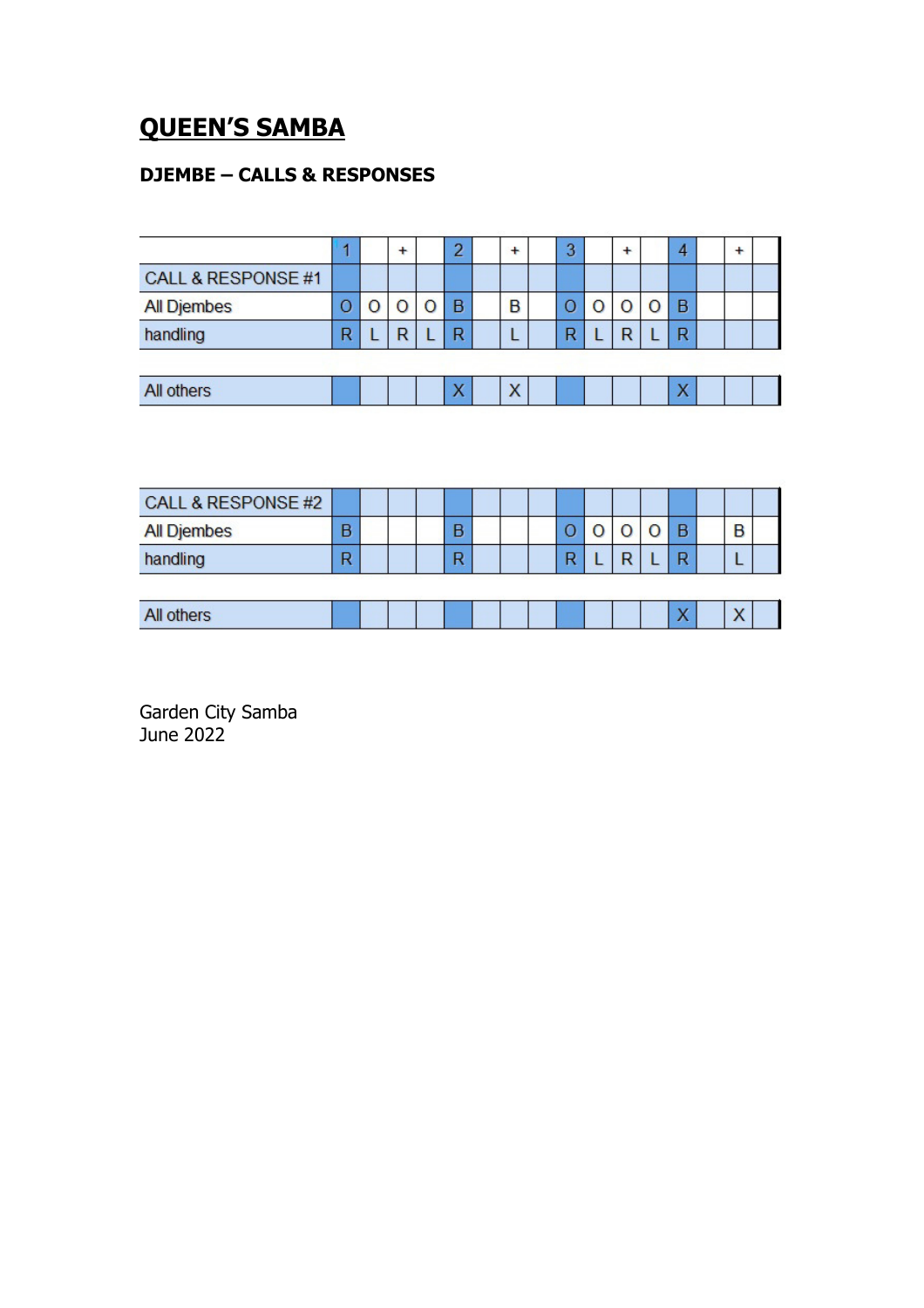# QS\_ljexa

#### **Call & Response**

|                     | 1 |   | ٠         |   | $\overline{2}$ |    | ٠                    |                | 3                       | ٠ | 4                               | ٠                                   | $\blacksquare$          |   | ٠                        |   | $\overline{2}$ |   | ٠                        | $\overline{\mathbf{3}}$ | $\ddot{}$                 | 4                               | $\ddot{}$                           |  |
|---------------------|---|---|-----------|---|----------------|----|----------------------|----------------|-------------------------|---|---------------------------------|-------------------------------------|-------------------------|---|--------------------------|---|----------------|---|--------------------------|-------------------------|---------------------------|---------------------------------|-------------------------------------|--|
| Ganza               |   |   |           |   |                |    |                      |                |                         |   | $\overline{\mathsf{X}}$         | $\boldsymbol{\mathsf{X}}$           |                         |   |                          |   |                |   |                          |                         |                           | $\overline{\mathbf{X}}$         | $\overline{\mathbf{X}}$             |  |
| Agogo               | H | H |           | Г |                |    | L                    | $\overline{H}$ |                         |   |                                 |                                     | H                       | H |                          | L |                | L | L                        | H                       |                           |                                 |                                     |  |
| <b>Tamborim</b>     |   |   |           |   |                |    |                      |                |                         |   | $\mathbf x$                     | $\boldsymbol{\mathsf{x}}$           |                         |   |                          |   |                |   |                          |                         |                           | $\boldsymbol{\mathsf{x}}$       | $\pmb{\mathsf{x}}$                  |  |
| <b>Timba</b>        |   |   |           |   |                |    |                      |                |                         |   | $\overline{O}$                  | $\mathbf 0$                         |                         |   |                          |   |                |   |                          |                         |                           | $\mathbf 0$                     | $\overline{\mathbf{o}}$             |  |
| handling            |   |   |           |   |                |    |                      |                |                         |   | $\overline{\mathsf{R}}$         | $\overline{\mathsf{R}}$             |                         |   |                          |   |                |   |                          |                         |                           | $\overline{\mathsf{R}}$         | $\overline{\mathsf{R}}$             |  |
|                     |   |   |           |   |                |    |                      |                |                         |   |                                 |                                     |                         |   |                          |   |                |   |                          |                         |                           |                                 |                                     |  |
| Caixa               |   |   |           |   |                |    |                      |                |                         |   | $\underline{\mathbf{X}}$        | $\frac{\overline{X}}{\overline{X}}$ |                         |   |                          |   |                |   |                          |                         |                           | $\frac{\mathbf{X}}{\mathbf{X}}$ | $\frac{\overline{X}}{\overline{X}}$ |  |
| Repique #1          |   |   |           |   |                |    |                      |                |                         |   | $\overline{\mathsf{X}}$         |                                     |                         |   |                          |   |                |   |                          |                         |                           |                                 |                                     |  |
| <b>High Surdo</b>   |   |   |           |   |                |    |                      |                |                         |   | $\mathbf O$                     | $\mathbf 0$                         |                         |   |                          |   |                |   |                          |                         |                           | $\overline{O}$                  | $\overline{\mathbf{o}}$             |  |
| <b>Middle Surdo</b> |   |   |           |   |                |    |                      |                |                         |   | $\mathbf O$                     | $\overline{\mathbf{o}}$             |                         |   |                          |   |                |   |                          |                         |                           | $\overline{O}$                  | $\overline{\mathbf{o}}$             |  |
| <b>Low Surdo</b>    |   |   |           |   |                |    |                      |                |                         |   | $\overline{O}$                  | $\overline{\mathbf{o}}$             |                         |   |                          |   |                |   |                          |                         |                           | $\overline{\textbf{O}}$         | $\overline{\textbf{O}}$             |  |
|                     |   |   |           |   |                |    |                      |                |                         |   |                                 |                                     |                         |   |                          |   |                |   |                          |                         |                           |                                 |                                     |  |
|                     | 1 |   | $\ddot{}$ |   | $\overline{2}$ |    | $\ddot{\phantom{1}}$ |                | $\overline{\mathbf{3}}$ | ٠ | $\overline{\mathbf{4}}$         | ÷                                   | $\overline{\mathbf{1}}$ |   | $\ddot{\phantom{1}}$     |   | $\overline{2}$ |   | $\ddot{}$                | $\overline{\mathbf{3}}$ | $\pm$                     | $\overline{\mathbf{4}}$         | $\ddot{\phantom{1}}$                |  |
| Ganza               |   |   |           |   |                |    |                      |                |                         |   | X                               | $\overline{\mathbf{X}}$             |                         |   | $\overline{\mathsf{X}}$  |   |                |   | X                        |                         | X                         |                                 | $\overline{\mathbf{X}}$             |  |
| Agogo               | H | H |           | L |                | L. | L                    | H              |                         |   |                                 |                                     | $\overline{\mathbf{H}}$ |   |                          |   |                |   |                          | H                       |                           |                                 |                                     |  |
| <b>Tamborim</b>     |   |   |           |   |                |    |                      |                |                         |   | $\boldsymbol{\mathsf{x}}$       | $\boldsymbol{\mathsf{x}}$           |                         |   | $\pmb{\chi}$             |   |                |   | $\overline{\mathbf{X}}$  |                         | $\boldsymbol{\mathsf{x}}$ |                                 | $\boldsymbol{\mathsf{X}}$           |  |
| <b>Timba</b>        |   |   |           |   |                |    |                      |                |                         |   | $\overline{O}$                  | $\overline{O}$                      |                         |   | $\overline{O}$           |   |                |   | $\overline{O}$           |                         | $\mathbf{o}$              |                                 | $\overline{O}$                      |  |
| handling            |   |   |           |   |                |    |                      |                |                         |   | $\mathsf{R}$                    | $\mathsf{R}$                        |                         |   |                          |   |                |   |                          |                         |                           |                                 | $\overline{\mathsf{R}}$             |  |
|                     |   |   |           |   |                |    |                      |                |                         |   |                                 |                                     |                         |   |                          |   |                |   |                          |                         |                           |                                 |                                     |  |
| Caixa               |   |   |           |   |                |    |                      |                |                         |   | $\frac{\mathbf{X}}{\mathbf{X}}$ | $\overline{\mathbf{x}}$             |                         |   | $\underline{\mathbf{X}}$ |   |                |   | $\underline{\mathbf{X}}$ |                         | $\underline{\mathbf{X}}$  |                                 | $\frac{\overline{X}}{\overline{X}}$ |  |
| <b>Repique #1</b>   |   |   |           |   |                |    |                      |                |                         |   |                                 |                                     |                         |   | X                        |   |                |   | X                        |                         | $\boldsymbol{\mathsf{X}}$ |                                 |                                     |  |
| <b>High Surdo</b>   |   |   |           |   |                |    |                      |                |                         |   | $\overline{O}$                  | $\overline{\mathbf{o}}$             |                         |   | $\mathbf{o}$             |   |                |   | $\mathbf{o}$             |                         | $\mathbf 0$               |                                 | $\overline{\mathbf{o}}$             |  |
| <b>Middle Surdo</b> |   |   |           |   |                |    |                      |                |                         |   | $\mathbf O$                     | $\overline{\mathbf{o}}$             |                         |   | $\mathbf 0$              |   |                |   | $\mathbf 0$              |                         | $\mathbf 0$               |                                 | $\overline{\mathbf{o}}$             |  |
| <b>Low Surdo</b>    |   |   |           |   |                |    |                      |                |                         |   | $\mathbf O$                     | $\mathbf 0$                         |                         |   | $\mathbf O$              |   |                |   | $\mathbf{o}$             |                         | $\mathbf 0$               |                                 | $\mathbf 0$                         |  |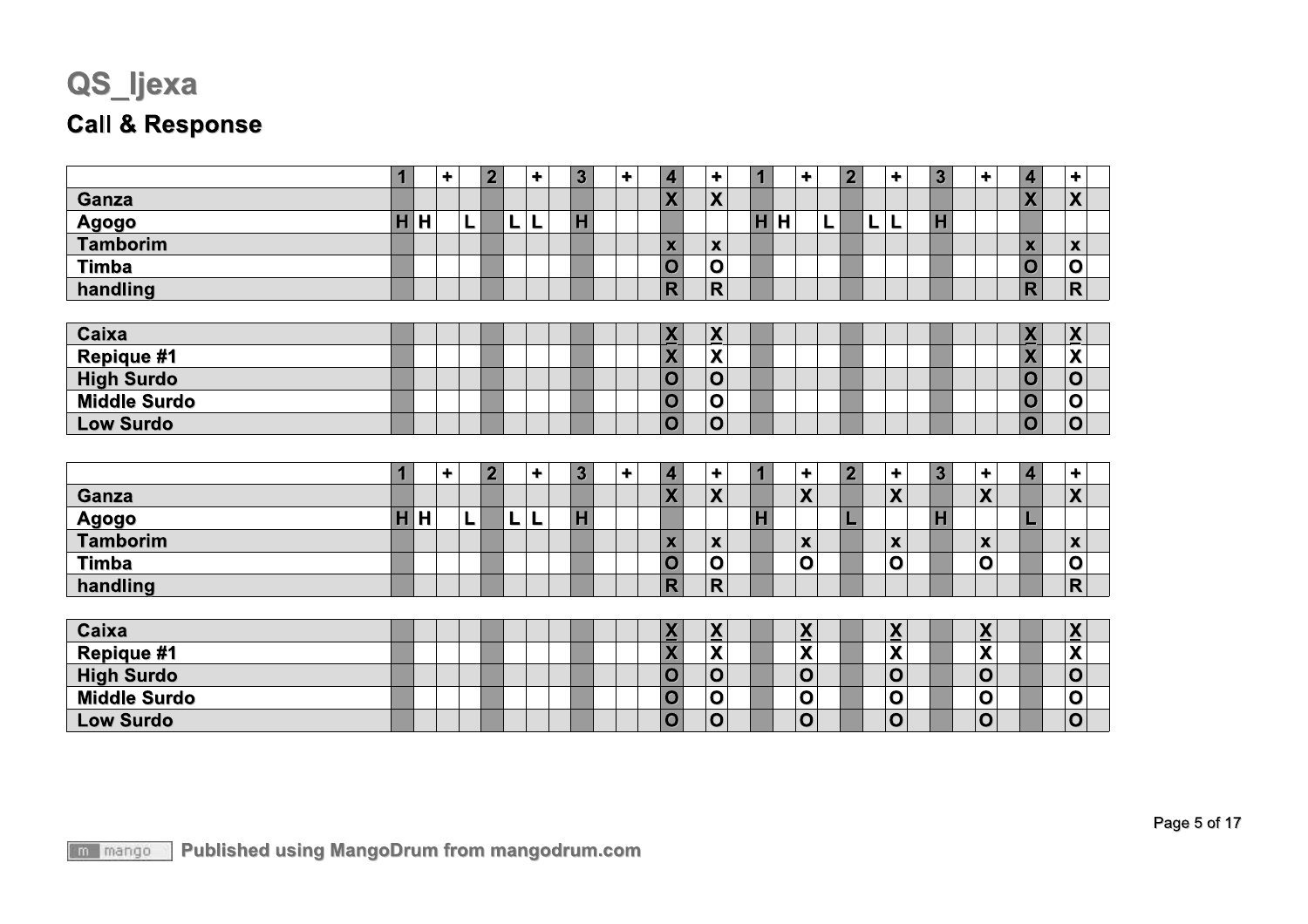# QS\_ljexa **Break 1 into Sect 1**

**Low Surdo** 

|                     | 1                       |   | $\ddot{\phantom{1}}$ |   | $\overline{2}$ |   | $\ddagger$ | $\overline{3}$ | $\ddot{\phantom{1}}$ | $\overline{\mathbf{4}}$  | $\ddot{\phantom{1}}$     |  |
|---------------------|-------------------------|---|----------------------|---|----------------|---|------------|----------------|----------------------|--------------------------|--------------------------|--|
| Ganza               |                         |   |                      |   |                |   |            |                |                      | X                        | X                        |  |
| <b>Agogo</b>        | $\overline{\mathsf{H}}$ | H |                      | L |                | L | L          | H              |                      |                          |                          |  |
| <b>Tamborim</b>     |                         |   |                      |   |                |   |            |                |                      | X                        | X                        |  |
| <b>Timba</b>        |                         |   |                      |   |                |   |            |                |                      | $\overline{O}$           | $\mathbf O$              |  |
| handling            |                         |   |                      |   |                |   |            |                |                      | R                        | R                        |  |
|                     |                         |   |                      |   |                |   |            |                |                      |                          |                          |  |
| <b>Caixa</b>        |                         |   |                      |   |                |   |            |                |                      | $\underline{\mathsf{X}}$ | $\underline{\mathbf{X}}$ |  |
| <b>Repique #1</b>   |                         |   |                      |   |                |   |            |                |                      | S                        | $\overline{\mathbf{B}}$  |  |
| <b>High Surdo</b>   |                         |   |                      |   |                |   |            |                |                      | $\mathbf O$              | $\mathbf O$              |  |
| <b>Middle Surdo</b> |                         |   |                      |   |                |   |            |                |                      | $\mathbf O$              | $\mathbf O$              |  |

**Published using MangoDrum from mangodrum.com** m mango

 $\overline{O}$ 

 $\overline{O}$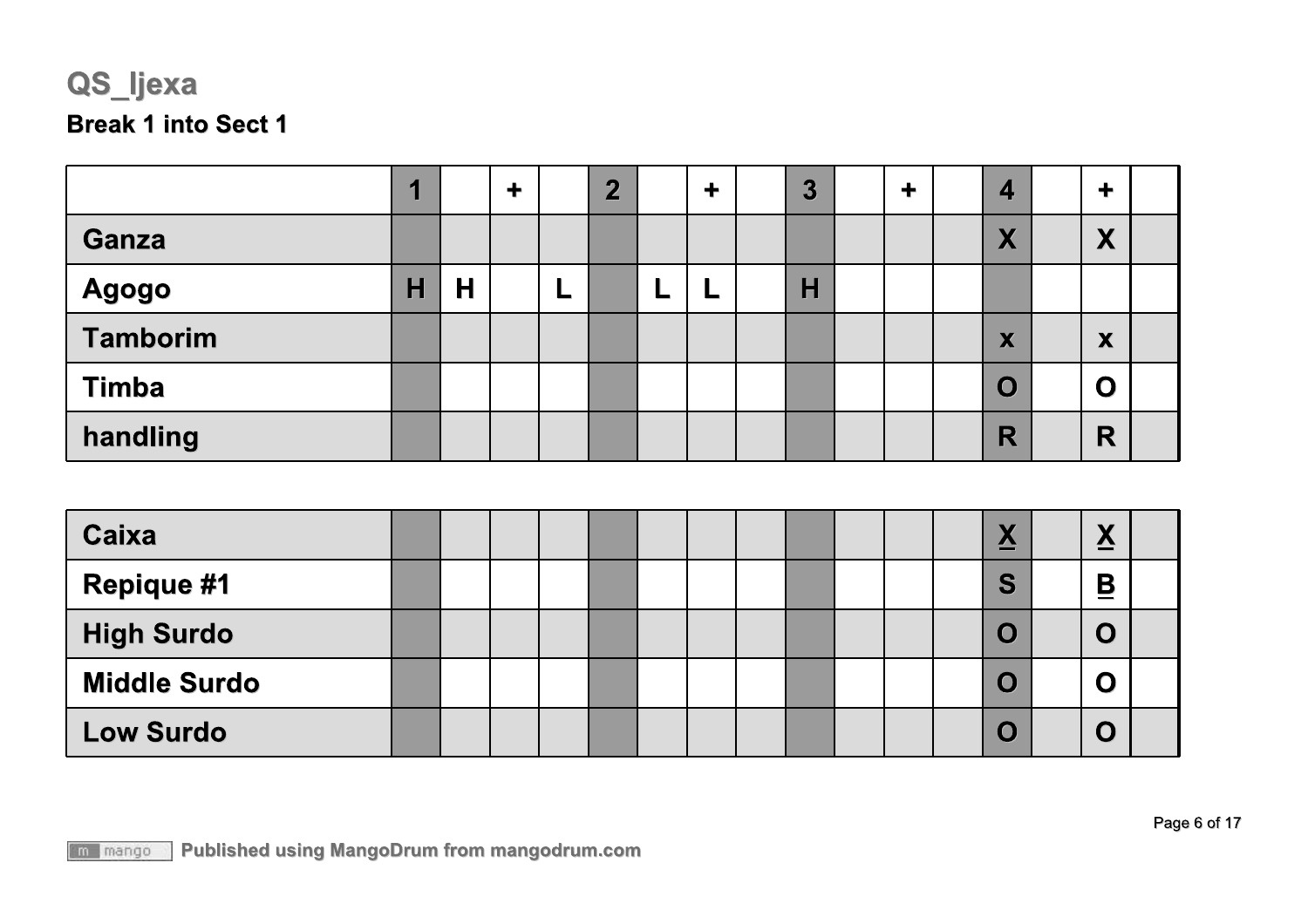### QS\_ljexa **Break 2 into Sect 2**

|                 |                               |              |             | m<br><b>College Street</b> |                             | ╈ | $\overline{3}$ |  |                                                | $\blacktriangle$                            |  |  |
|-----------------|-------------------------------|--------------|-------------|----------------------------|-----------------------------|---|----------------|--|------------------------------------------------|---------------------------------------------|--|--|
| <b>Ganza</b>    | M<br>$\boldsymbol{r}$         | X            | X           |                            | Y<br>$\boldsymbol{\Lambda}$ | X | X              |  | $\blacktriangledown$<br>$\boldsymbol{\Lambda}$ | $\overline{\mathbf{v}}$<br>$\boldsymbol{N}$ |  |  |
| <b>Agogo</b>    | Η                             | Н            | -           |                            |                             | − | $\mathsf{H}$   |  |                                                |                                             |  |  |
| <b>Tamborim</b> | v<br>$\overline{\phantom{a}}$ | X            | X           |                            | X                           | X | X              |  | X                                              | X                                           |  |  |
| <b>Timba</b>    |                               | $\mathbf{O}$ | $\mathbf O$ |                            | O                           | O | $\mathbf 0$    |  | O                                              | $\mathbf C$                                 |  |  |

| Caixa    | <b>.</b><br>◢◥<br>$\overline{\phantom{a}}$ | $\mathbf{v}$<br>$\boldsymbol{\Lambda}$ | $\mathbf{v}$<br>$\triangle$ | $\mathbf{v}$<br>$\triangle$ | $\mathbf{v}$<br>$\boldsymbol{\Lambda}$ | $\mathbf{v}$<br>$\bf \Delta$ |  | <b>A</b><br>--<br>$\equiv$ | $\blacksquare$<br>__ |  |  |
|----------|--------------------------------------------|----------------------------------------|-----------------------------|-----------------------------|----------------------------------------|------------------------------|--|----------------------------|----------------------|--|--|
| handling | . .                                        |                                        | $\blacksquare$<br>N         |                             | - -                                    | $\sim$<br>R                  |  |                            |                      |  |  |

| <b>Repique #1</b>   |   |   |  |             |  |  |  |  |  |
|---------------------|---|---|--|-------------|--|--|--|--|--|
| <b>High Surdo</b>   | O | O |  | O           |  |  |  |  |  |
| <b>Middle Surdo</b> | O | O |  | $\mathbf O$ |  |  |  |  |  |
| <b>Low Surdo</b>    | O | O |  |             |  |  |  |  |  |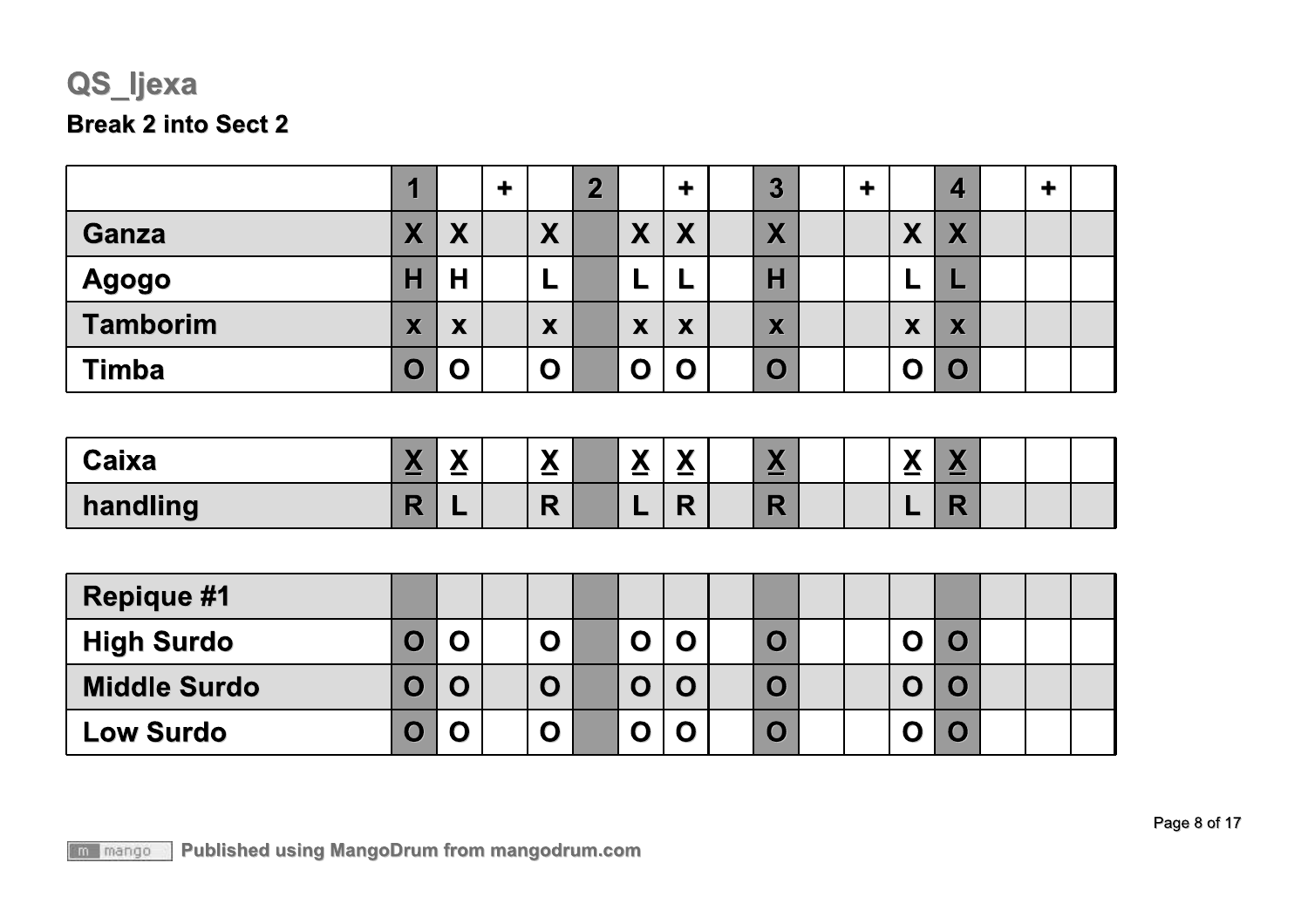## QS\_ljexa **Break 3 into Sect 3**

|                     | 1                        |                          | $\ddot{\phantom{1}}$ |                          | $\overline{2}$ |                          | $\ddot{\phantom{1}}$     | 3                        | $\ddagger$ | $\overline{\mathbf{4}}$  | $\ddagger$ |  |
|---------------------|--------------------------|--------------------------|----------------------|--------------------------|----------------|--------------------------|--------------------------|--------------------------|------------|--------------------------|------------|--|
| <b>Ganza</b>        | X                        | X                        |                      | X                        |                | X                        | X                        | X                        |            | X                        |            |  |
| <b>Agogo</b>        | H                        | H                        |                      | L                        |                | L                        | L                        | H                        |            |                          |            |  |
| <b>Tamborim</b>     | X                        | X                        |                      | X                        |                | X                        | X                        | X                        |            | X                        |            |  |
| <b>Timba</b>        | S                        | S                        |                      | S                        |                | S                        | S                        | S                        |            | $\mathbf O$              |            |  |
| <b>Caixa</b>        | $\underline{\mathsf{X}}$ | $\underline{\mathbf{X}}$ |                      | $\underline{\mathbf{X}}$ |                | $\underline{\mathsf{X}}$ | $\underline{\mathsf{X}}$ | $\underline{\mathsf{X}}$ |            | $\underline{\mathsf{X}}$ |            |  |
| <b>Repique #2</b>   | $\mathbf O$              | $\mathbf 0$              |                      | $\mathbf O$              |                | $\mathbf O$              | $\mathbf O$              | $\mathbf O$              |            | F                        |            |  |
| <b>High Surdo</b>   | $\mathbf O$              | $\mathbf O$              |                      | $\mathbf O$              |                | $\mathbf O$              | $\mathbf O$              | $\mathbf O$              |            | $\mathbf O$              |            |  |
| <b>Middle Surdo</b> | $\overline{O}$           | $\mathbf 0$              |                      | $\mathbf O$              |                | $\mathbf O$              | $\mathbf O$              | $\overline{O}$           |            | $\mathbf O$              |            |  |
| <b>Low Surdo</b>    | $\overline{O}$           | O                        |                      | $\mathbf O$              |                | O                        | $\mathbf O$              | $\mathbf O$              |            | $\mathbf O$              |            |  |